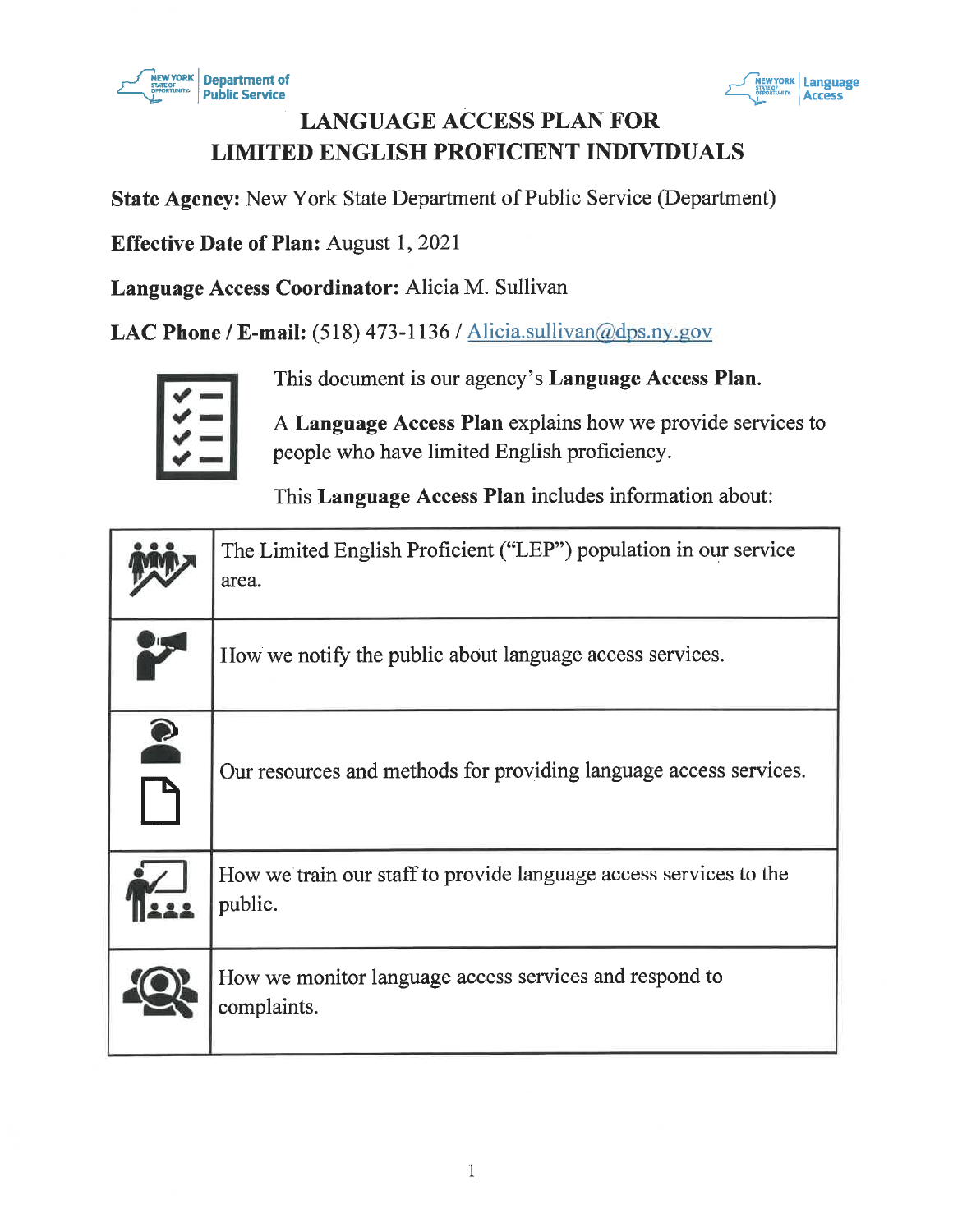



# Table of Contents

| PART 2 – The Limited English Proficient Population in Our Service Area 3       |  |
|--------------------------------------------------------------------------------|--|
| PART 3 - Public Outreach About the Availability of Language Access Services  4 |  |
|                                                                                |  |
|                                                                                |  |
|                                                                                |  |
|                                                                                |  |

 $\bar{z}$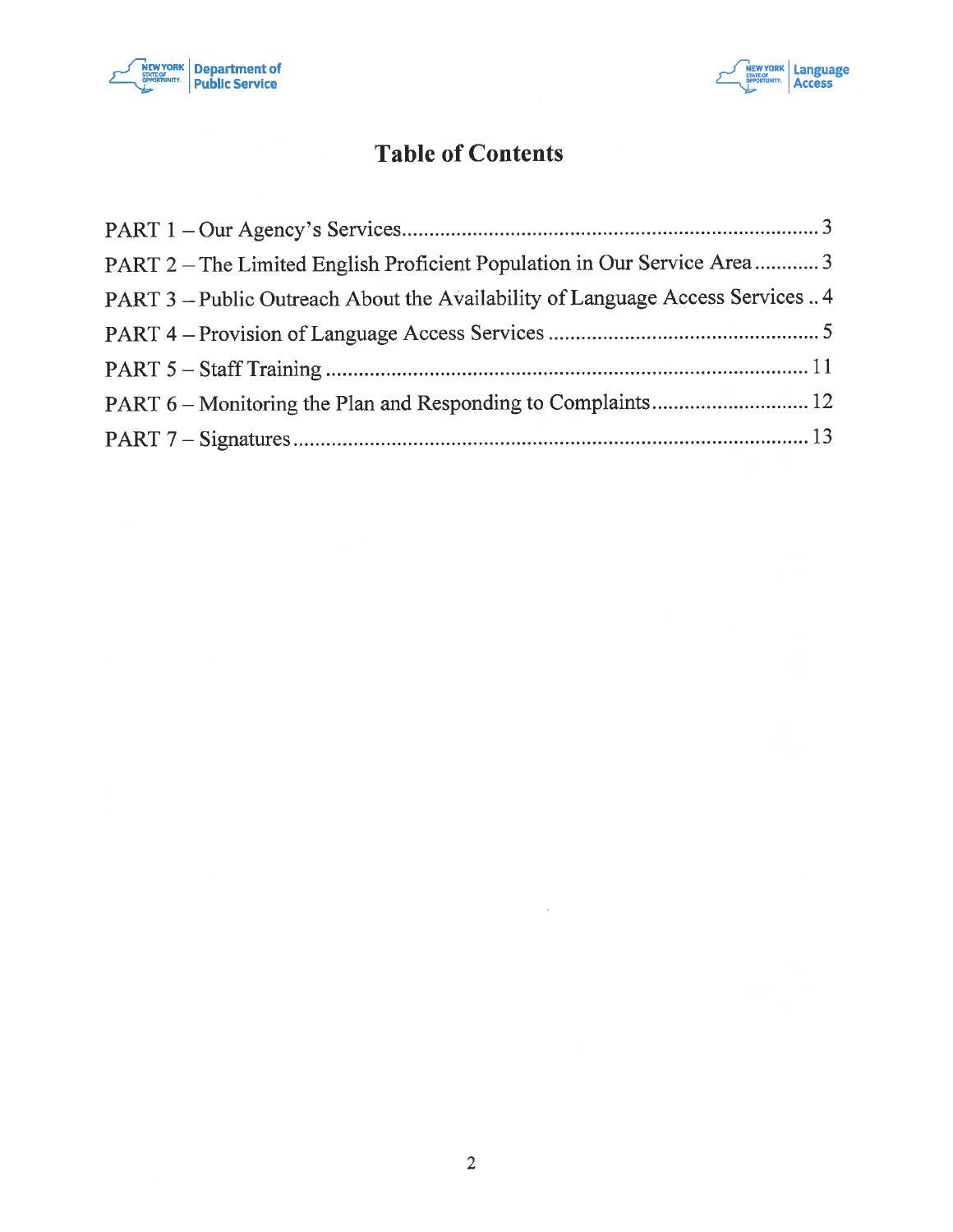





We prepared this Language Access Plan ("Plan") to comply with Executive Order No. 26, as amended by Executive Order No. 26.1, which established New York's Statewide Language Access Policy.<sup>1</sup> This Plan explains how we make sure that Limited English Proficient ("LEP") individuals have meaningful access to agency services, programs, and activities.

In this Plan, LEP individuals are understood as people who do not speak English as their primary language and who have a limited ability to read, speak, write, or understand English.

Our agency's services to the public include:

The Department of Public Service ("Department") assists consumers in resolving difficulties or disputes involving their electric, natural gas, steam, private water and telecommunication utility services, and carries out an extensive consumer outreach and education program regarding Commission policies and initiatives on a wide range of utility subjects and issues.



PART 2 - The Limited English Proficient Population in Our Service Area

Our agency uses U.S. Census data (including data from the American Community Survey) to determine the top ten languages most commonly spoken by LEP individuals in New York State.

The estimated total number of LEP individuals in our service area is: Approximately 2.5 million LEP individuals in New York State.

The top ten languages spoken by LEP individuals in New York State are:

| # |                | <b>Estimated Number of</b> |
|---|----------------|----------------------------|
|   | Language       | <b>LEP</b> Speakers        |
|   | Spanish        | 1,201,322                  |
|   | Chinese        | 379,745                    |
| 3 | Russian        | 119,380                    |
| 4 | Yiddish        | 64,070                     |
| 5 | Bengali        | 64,020                     |
| 6 | Korean         | 55,506                     |
| ⇁ | Haitian Creole | 54,746                     |

<sup>1</sup> For additional information about our agency's obligations to provide language access services, please visit: https://www.ny.gov/language-access-policy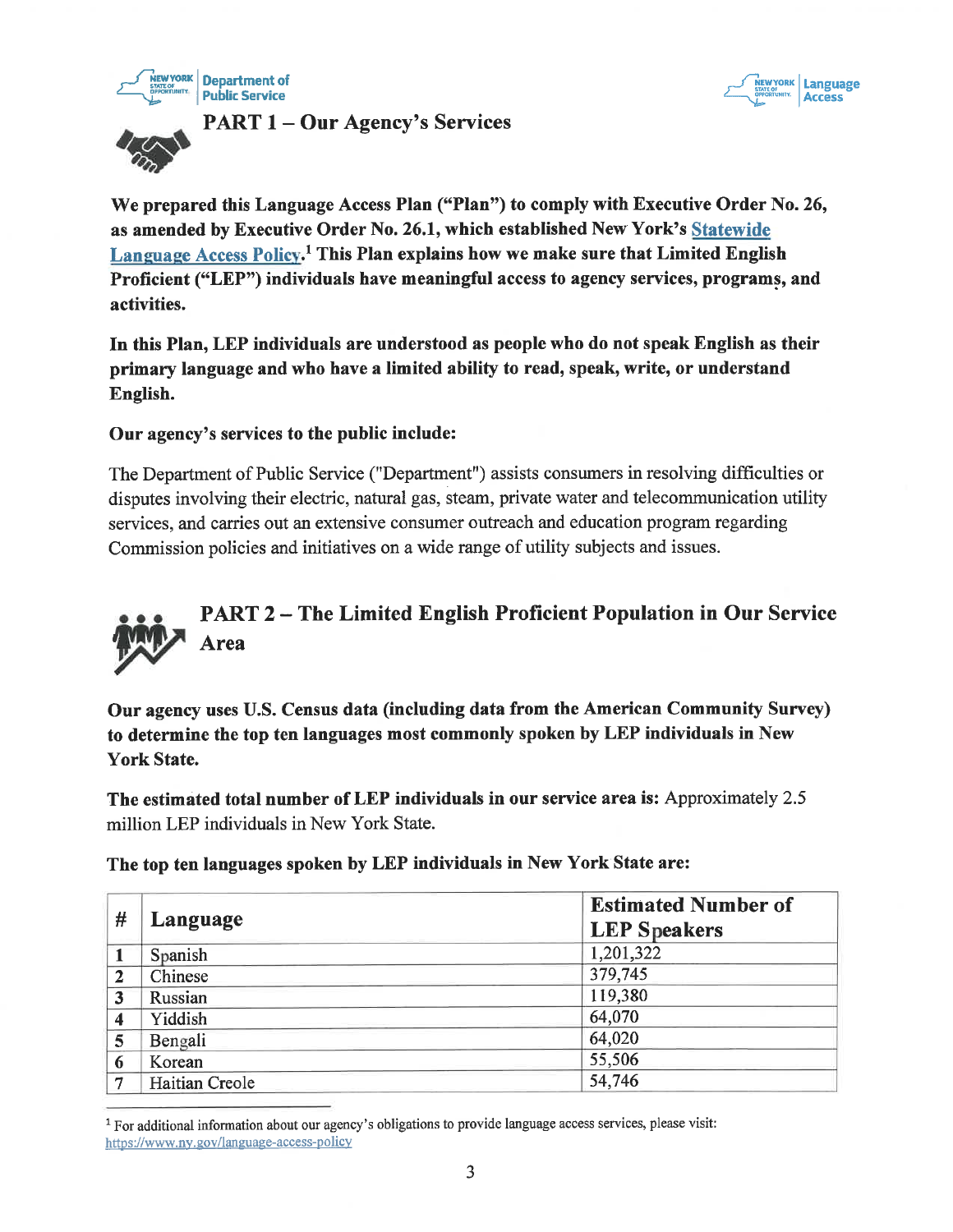|    | <b>NEW YORK</b><br>STATE OF<br>OPPORTUNITY.<br><b>Department of</b><br><b>Public Service</b> | <b>NEW YORK</b><br>Language<br>Access<br>STATE OF OPPORTUNITY. |
|----|----------------------------------------------------------------------------------------------|----------------------------------------------------------------|
| 8  | Italian                                                                                      | 46,431                                                         |
| O  | Arabic                                                                                       | 40,781                                                         |
| 10 | Polish                                                                                       | 34,840                                                         |

Our agency will reassess the public's language needs at least every two years after the effective date of this Plan.

#### Our agency tracks encounters with LEP individuals in the following ways:

DPS interacts with the public through the agency's consumer complaint process. The agency tracks all complaints received from utility customers and notes which customers are LEP and their preferred language. For the twelve-month period ending September 2020, five percent of the Department's consumer contacts were Spanish-speaking individuals. Contacts with consumers in all other languages combined, excluding English, made up six percent of all consumer contacts. Consumers who do not speak English as their primary language are identified by the Office of Consumer Services (OCS) call center staff and noted in the complaint management database. The complaint management database provides information on all LEP consumers that contact OCS through telephone, letter, and walk-ins. Reports from the information obtained by OCS are provided to the LAC on an annual basis.



# PART 3 - Public Outreach About the Availability of Language Access Services

Our agency informs LEP individuals about their right to free language assistance services in the following ways, using at least the top ten languages shown in Part 2 of this Plan:

 $\boxtimes$  LEP individuals are directly informed by our staff

In which ways? The Department staff member informs the LEP individual(s) at the time of contact that free interpreting services are available.

Signs posted about language assistance services

In areas operated by the agency and open to the public /

 $\Box$  Other (describe)

 $\boxtimes$  Information is published on our agency's website in at least the top ten languages spoken by LEP individuals in New York State

 $\boxtimes$  Outreach and presentations at schools, faith-based groups, and other community organizations What are the LEP populations targeted? Spanish and Chinese

D Local, non-English language media directed at LEP individuals in their languages What are the LEP populations targeted?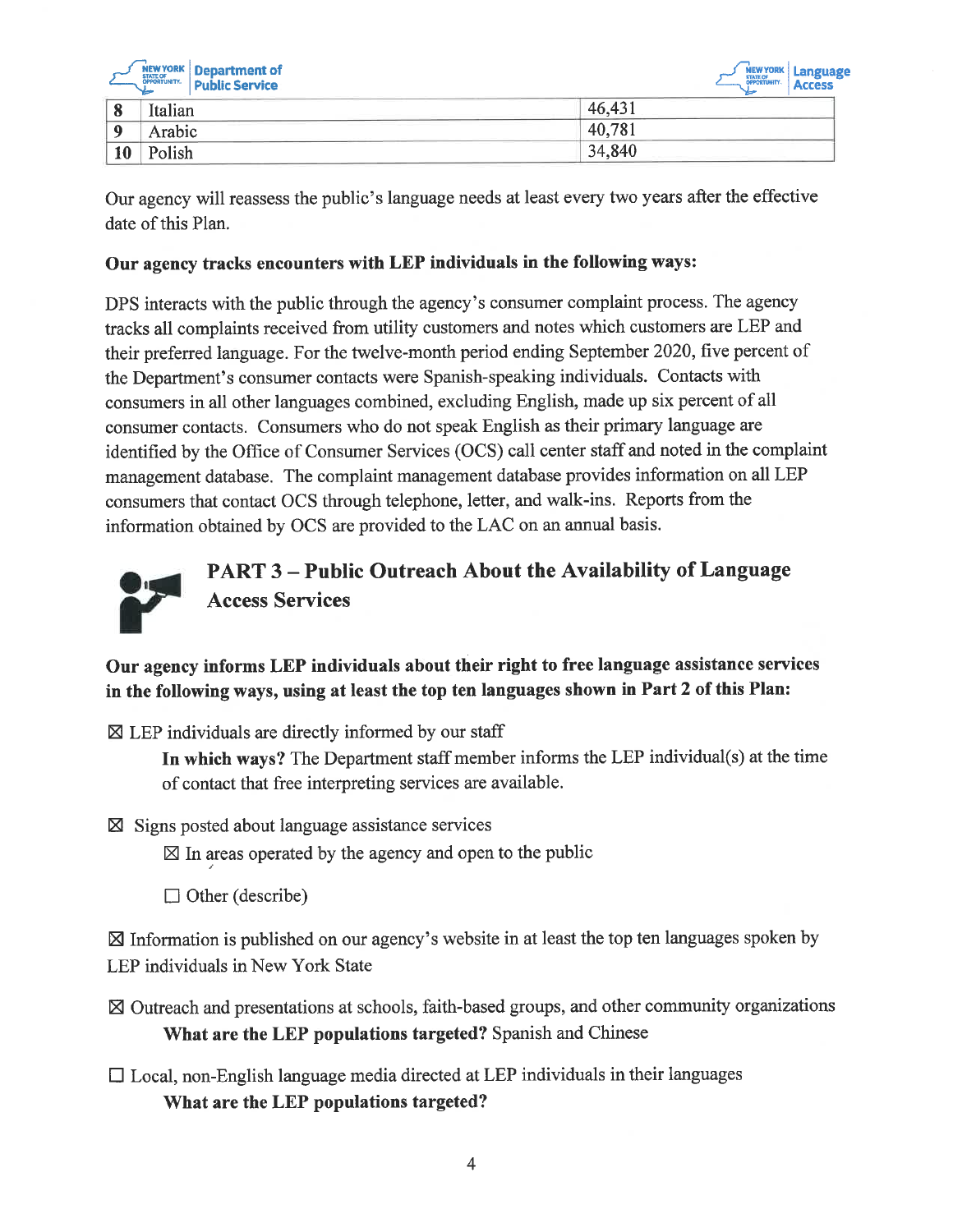



 $\square$  Social media posts directed at LEP individuals in their languages

#### What are the LEP populations targeted?

- $\Box$  Telephonic voice menu providing information in non-English languages In which languages?
- $\boxtimes$  Other (describe)

Public statement hearing notices, news releases, and fact sheets contain infonnation about the Department's free interpreting services. The Department also uses a specifically developed webpage which contains the Language Access Plan (LAP), additional language access materials, contact information, and the process for filing a complaint. The website also lists the publications and forms published by the Department in the top 10 languages.



#### A. Determining the Need for Services

### During in person encounters, our agency uses the following tools to determine whether an individual is LEP, and what their primary language is:

 $\boxtimes$  "I Speak" posters or visual aids that provide information about free interpreting services in multiple languages

 $\boxtimes$  Reception staff make those determinations based on training and experience

 $\boxtimes$  Bilingual staff members, where available, assist in identifying LEP individual's language

 $\Box$  Other (describe)

# On telephone calls, our agency uses the following tools to find out if an individual is LEP, and what their primary language is:

 $\boxtimes$  Reception staff make those determinations based on training and experience

 $\boxtimes$  Bilingual staff members, where available, assist in identifying an LEP individual's language

 $\boxtimes$  Telephonic interpreting service

 $\Box$  Other (describe)

# Our agency's protocols for assessing whether an individual needs oral interpreting services in different service situations is as follows: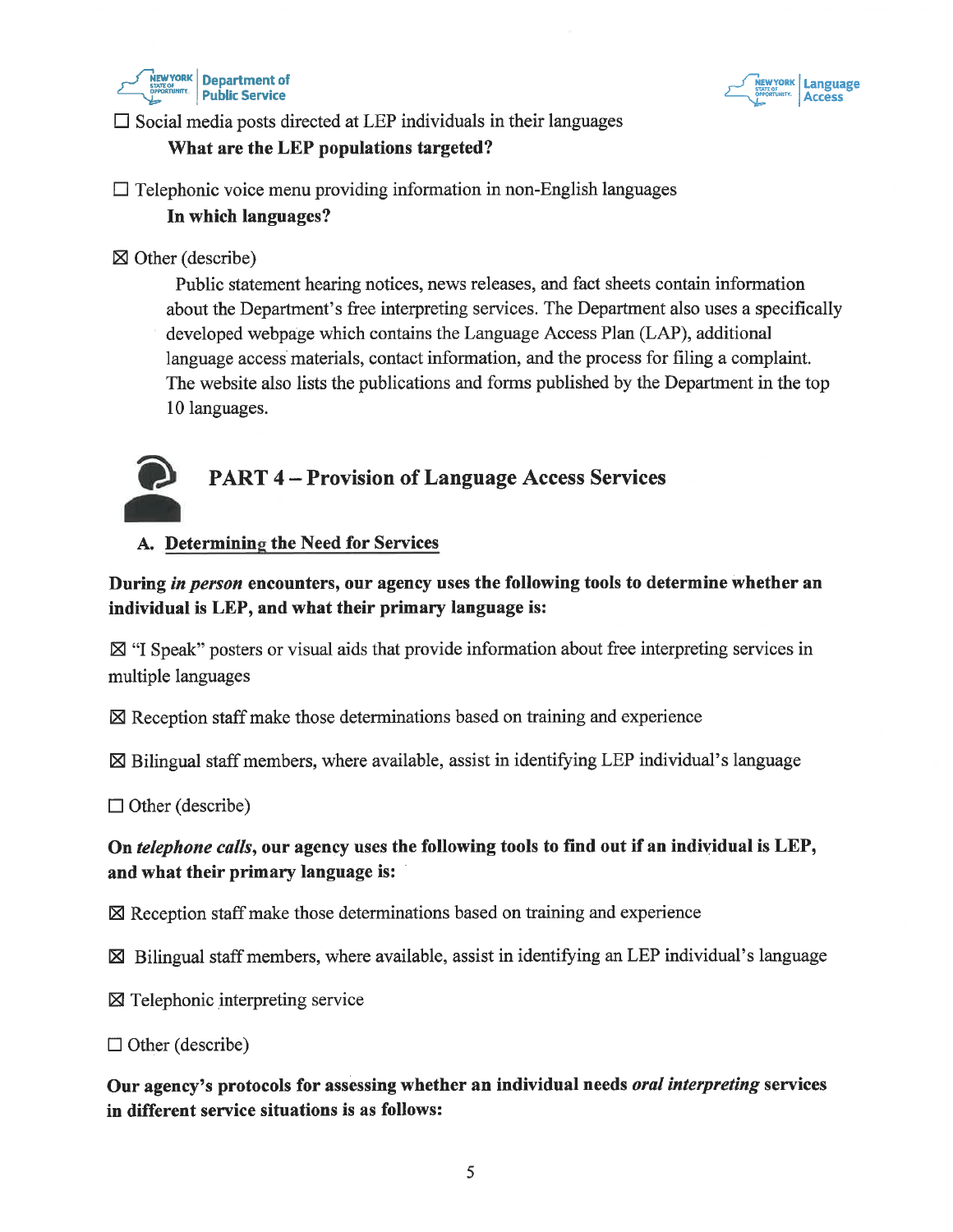



 $\boxtimes$  During office in-person encounters: Staff asks individuals to point to the "I Speak" poster, which is available in spaces used for intake. Bilingual staff may also be used when available.

 $\boxtimes$  At initial contact in the field: Consumer services representatives have appropriate forms, including "I Speak" cards, available to assess an individual's languages needs at outreach events, inspections, and site visits.

 $\boxtimes$  When speaking on the telephone: Staff offers language interpreting services to LEP individuals by adding an interpreter to the telephone call.

 $\boxtimes$  For pre-planned appointments with LEP individuals: In instances of pre-planned appointments, staff sends out a notice to the LEP individual notifying them of the Department's free interpreting services.

#### $\boxtimes$  Other (describe):

# Our agency records and maintains documentation of each LEP individual's language assistance needs as follows:

The telephonic interpreting service vendor provides the Department with an ongoing summary of frequency of use, type of interpreter service provided and usage costs. The Department is able to cross-compare these summaries to the paper office logs that indicate the date, name of customer, language assistance needed, and total handling time.

#### **B.** Oral Interpreting Services

#### Our agency has made the following resources available for oral interpreting requests:

 $\square$  Bilingual staff members who work directly with LEP individuals

#### Number of staff and languages spoken:

- $\boxtimes$  Bilingual staff members who provide oral interpreting services on a volunteer basis Number of staff and languages spoken: Two staff who speak Spanish
- $\boxtimes$  Telephonic interpreting service

Number of staff and languages spoken: Potentially any vendor under the NYS Office of General Services (OGS) Statewide Administrative Services Contract.

 $\Box$  Contracts or other arrangements with school and community organizations Number of staff and languages spoken:

 $\Box$  Other (Describe)

# Our agency protocols for informing LEP individuals that free interpreting services will be provided and that they do not need to provide their own interpreters is as follows: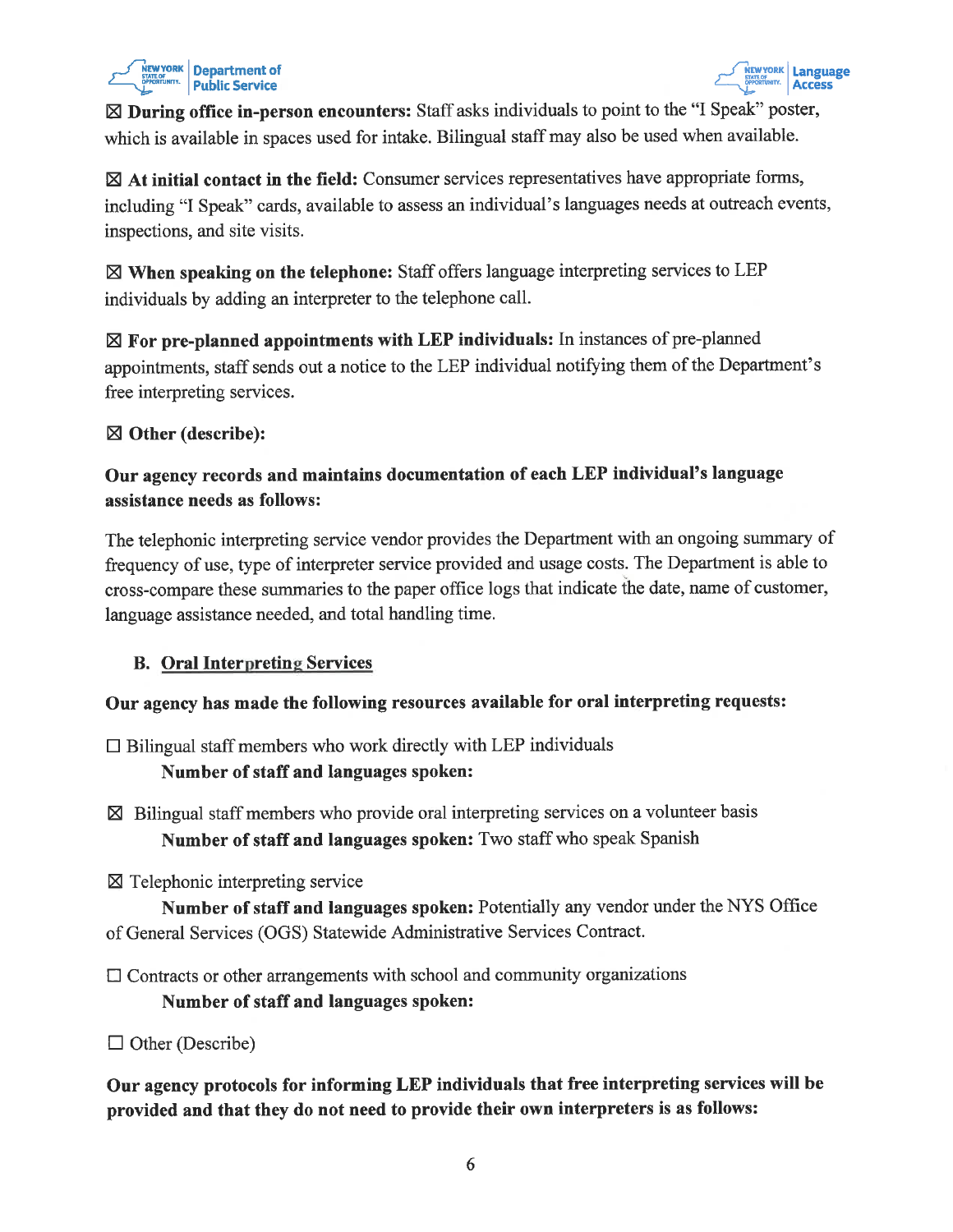



 $\boxtimes$  During office in-person encounters: The Department staff member informs the LEP individual(s) at the time of contact that free interpreting services are available. Posters and brochures in public areas of the agency also inform individuals that free interpreting services are available.

 $\boxtimes$  At initial contact in the field: Consumer representatives inform LEP individual(s) who appear(s) to need language assistance that free interpreting services are available using appropriate forms and/or notice including the "I Speak" cards.

 $\boxtimes$  When speaking on the telephone: Staff is trained to identify and inform LEP individuals of free interpreting services once contact is made with a telephonic interpreter.

 $\boxtimes$  For pre-planned appointments with LEP individuals: In instances of pre-planned appointments, staff sends out a notice to the customer informing them of the free interpreting services.

#### $\Box$  Other (describe):

#### Our agency's protocols for obtaining interpreting services in a timely manner is as follows:

Staff is trained to connect LEP individuals with the interpreting services as soon as one is requested, or the staff has determined one is needed.

# If an LEP individual insists on using a family member, friend, or other person as an interpreter, our protocols for deciding whether to accept or decline such an arrangement is as follows:

LEP individuals that come into contact with the Department will be informed of the availability of free interpreting services. Generally, an LEP individual may not use a family member, friend, or a minor as an interpreter. However, **during emergencies** an LEP individual will be permitted to use a minor, a family member or friend as an interpreter. Upon request, an LEP individual may also be permitted to use a minor, a family member or friend as an interpreter for routine matters, such as asking the location of the office, hours of operation or rescheduling an appointment. Where the interaction with the LEP individual occurs at the Department's office, and an individual is permitted to use an interpreter of his or her choosing, he or she must fill out a written consent/waiver form.

Where an LEP individual is engaged in official business with the Department, the Department will provide an independent interpreter at all times. An LEP individual will not be permitted to use an independent interpreter of his or her choosing when filling out applications or when involved in other legal matters.

# Our agency provides information to all staff members who have contact with the public about how to obtain oral interpreting services. Our protocol in this regard is as follows: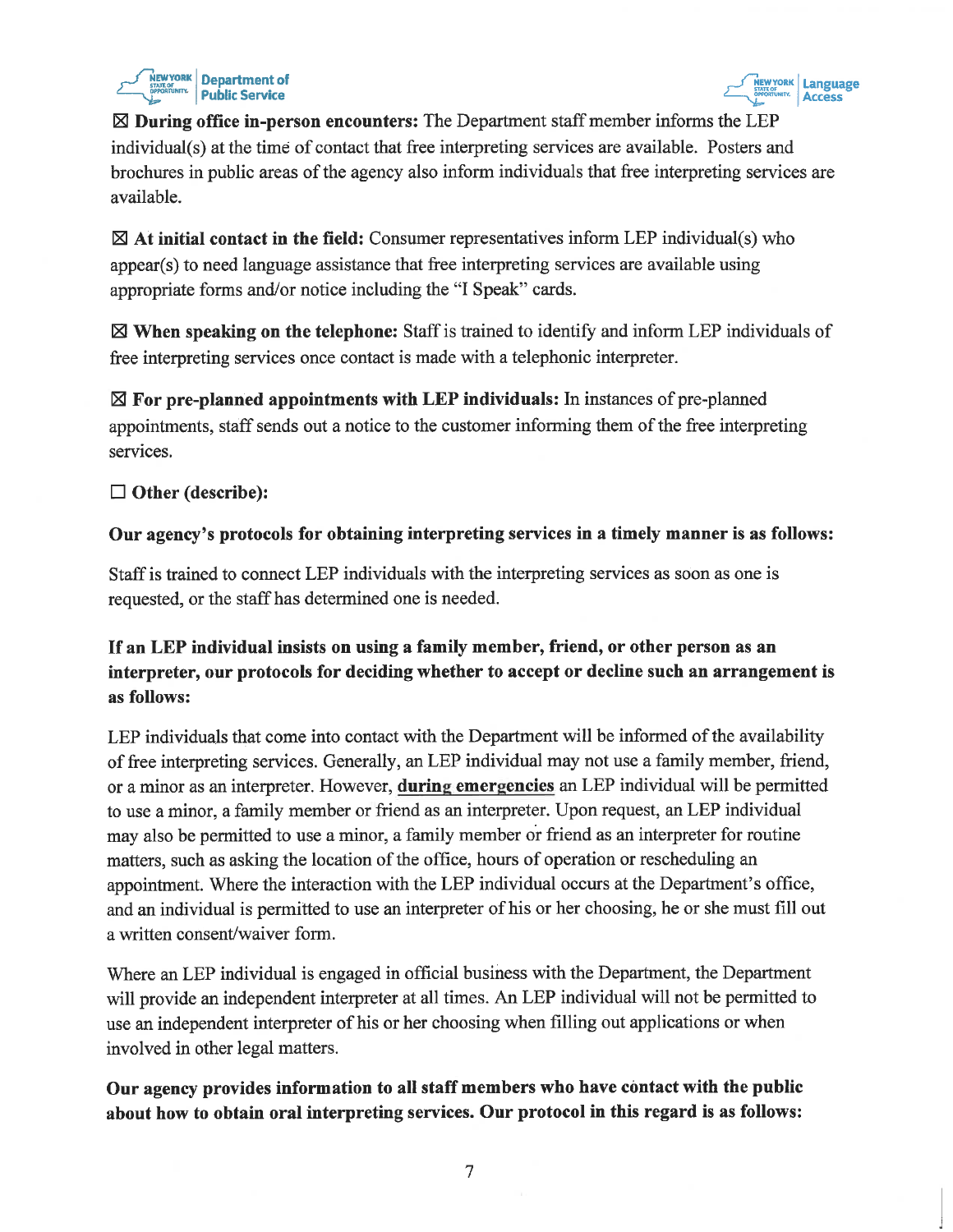



Staff receives mandatory training on how to acquire the assistance of an interpreting service when a person does not speak English as their primary language and has a limited ability to read, speak, write or understand English.

### The agency's Language Access Coordinator ("LAC") maintains a list of oral interpreting resources that are available to staff. This resource list includes:

- Names and contact information for all resources
- $\Box$  Names and locations of staff members who are available to act as interpreters or provide services directly in an LEP individual's primary language
- Languages in which each interpreter or service is qualified
- ⊠ Procedures for accessing each interpreter or service

# Our agency records and maintains documentation of oral interpreting services provided to LEP individuals at each encounter. Our protocol in this regard is as follows:

The telephonic interpreting service vendor provides the Department with an ongoing summary of frequency of use, type of service provided and usage costs. The Department is able to crosscompare these summaries to the paper office logs that indicate the date, name of customer, language assistance needed, and total handling time.

#### Cultural Competence and Confidentiality

#### Our agency makes sure interpreters are culturally competent<sup>2</sup> in the following ways:

On a case-by-case basis, the Department uses multilingual staff volunteers who are self-assessed in their own language competency. Where the Department utilizes independent interpreting services, that vendor will implement quality assurance standards to guarantee that its interpreters are trained and are linguistically and culturally competent.

# Our agency makes sure interpreters follow state and federal confidentiality protocols in the following ways:

The training provided to staff addresses the importance of confidentiality. Furthermore, independent interpreters will enforce standards of confidentiality in accordance with NYS Law.

#### C. Translations of Documents

<sup>2</sup> Cultural Competence is defined as a set of congruent behaviors, attitudes, and policies that come together in a system or agency or among professionals that enables effective interactions in a cross-cultural framework. U.S. Department of Health and Human Services, Office of Minority Health. 2000. Assuring Cultural Competence in Health Care: Recommendations for National Standards and an Outcomes-Focused Research Agenda. Extracted from: https://minorityhealth.hhs.gov/Assets/pdf/checked/Assuring Cultural Competence in Health Care-1999.pdf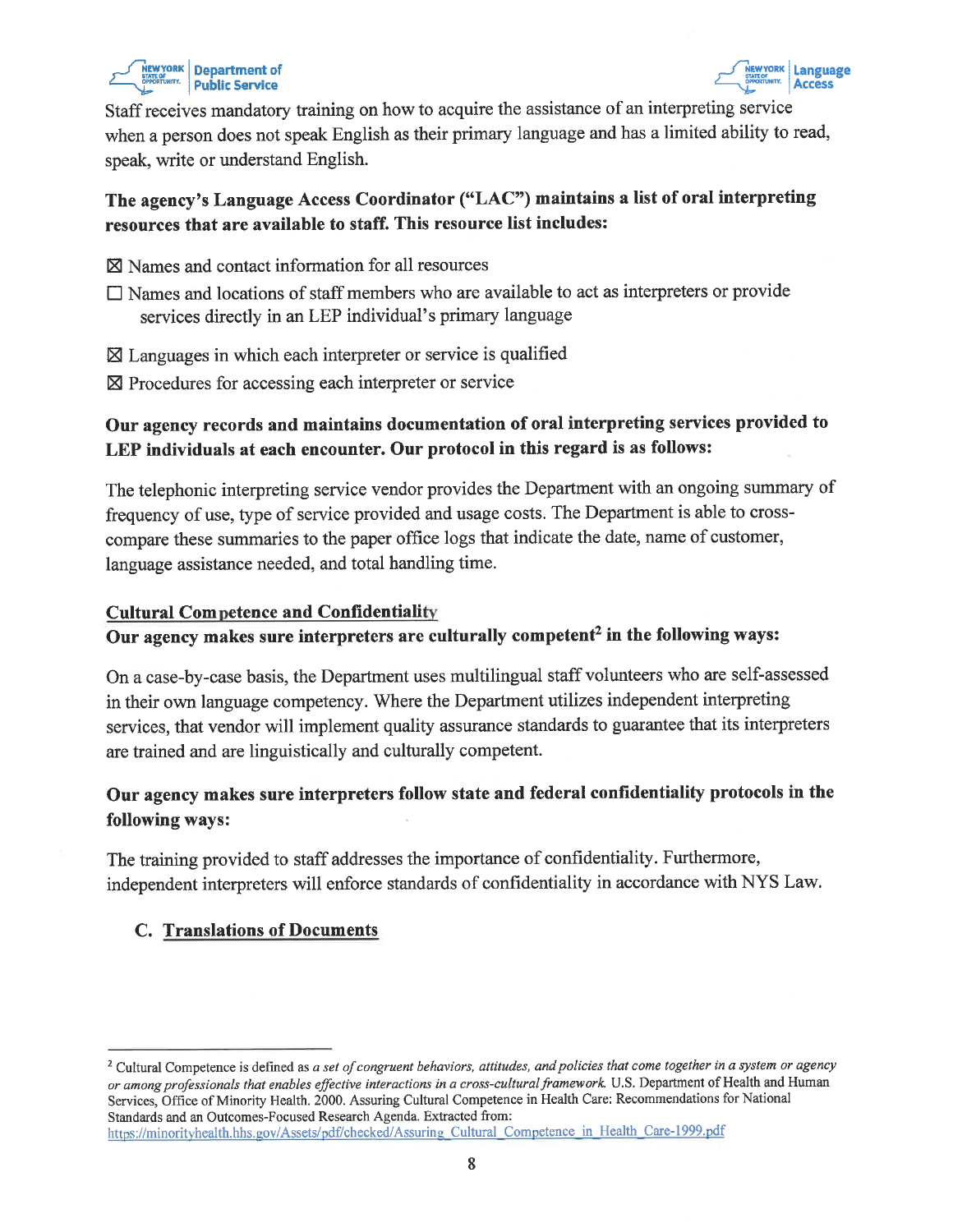



# At least every two years after the effective date of this Plan, our agency determines and reassesses vital documents (including website content) that must be translated. This process is accomplished in the following ways:

A Chief in the Office of Consumer Services along with the assistance of the managers of the call center and outreach divisions has been assigned to determine, reassess, and monitor the Department's vital documents with the guidance of the LAC. Literature includes a print date to ensure that the most relevant and up to date information is included.

#### Our agency's process for making sure documents are written in plain language<sup>3</sup> before they are translated into other languages is as follows:

Staff is trained to write in plain language before documents are translated into other languages.

#### Our agency has the following resources available for translation of documents:

 $\boxtimes$  Contracts with vendors for translation services

Names of vendors/languages: Potentially any vendor under the NYS OGS Statewide Administrative Services Contract.

 $\Box$  Contracts or other arrangements with schools and community organizations

# Names of schools/organizations and languages:

- $\boxtimes$  Translation of documents by bilingual staff members
- $\Box$  Other (describe)

# The agency's Language Access Coordinator ("LAC") maintains a list of translation resources that are available to staff. This resource list includes:

Names and contact information for all resources

- $\boxtimes$  Names and locations of staff members who are available to provide translations of documents
- $\boxtimes$  Languages in which each translation service is qualified
- $\boxtimes$  Procedures for accessing each translation service

# Our agency translates documents that LEP individuals submit in their primary languages in a timely manner. Our protocol in this regard is as follows:

Documents used by LEP individuals are submitted to the Department's selected vendor(s) for translation within a reasonable time frame.

<sup>&</sup>lt;sup>3</sup> The Plain Writing Act of 2010 defines plain language as writing that is clear, concise, well-organized, and follows other best practices appropriate to the subject or field and intended audience. Extracted from: https://www.govinfo.gov/app/details/PLAWllloubl274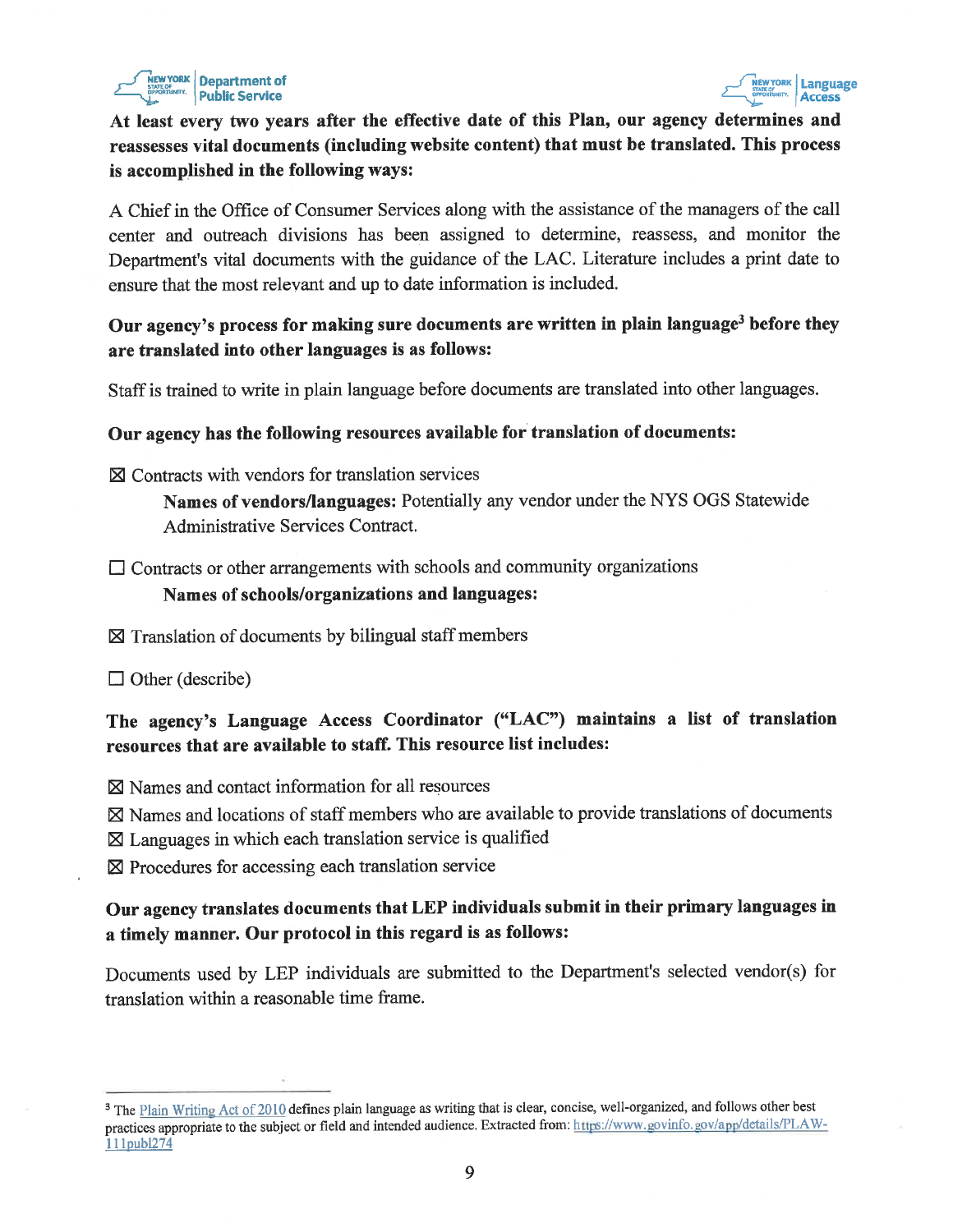



# The following non-exhaustive list of documents are currently translated by our agency in the languages indicated:

In compliance with Executive Order 26.1, our agency will complete translations of the below list of documents in the newly added top languages (Arabic, Italian, Polish, and Yiddish) by August 1, 2022.

- AR: Arabic
- . BE: Bengali
- . CH: Chinese
- . HA: Haitian-Creole
- . IT: Italian
- . KO: Korean
- PO: Polish  $\bullet$
- RU: Russian
- SP: Spanish  $\bullet$
- YI: Yiddish  $\bullet$

|                                                                    | <b>Top Ten Languages</b> |             |                         |                         |    |                         |    |                                   |             |             |  |
|--------------------------------------------------------------------|--------------------------|-------------|-------------------------|-------------------------|----|-------------------------|----|-----------------------------------|-------------|-------------|--|
| Name                                                               | <b>AR</b>                | <b>BE</b>   | <b>CH</b>               | HA                      | IT | <b>KO</b>               | PO | <b>RU</b>                         | <b>SP</b>   | YI          |  |
| Take the Chill<br>Out of Your<br>Winter Energy<br>Bills (brochure) |                          | $\mathbf X$ | $\mathbf X$             | $\overline{\mathbf{X}}$ |    | $\mathbf X$             |    | $\mathbf X$<br>$\hat{\mathbf{r}}$ | $\mathbf X$ | $\mathbf X$ |  |
| Your Rights &<br>Protections-<br>Residential<br>(brochure)         |                          | $\mathbf X$ | $\mathbf X$             | $\mathbf X$             |    | $\mathbf X$             |    | X                                 | $\mathbf X$ | X           |  |
| Your Rights &<br>Protections-<br>Non-Residential<br>(brochure)     |                          | $\mathbf X$ | $\mathbf X$             | $\mathbf X$             |    | X                       |    | $\mathbf X$                       | $\mathbf X$ | $\mathbf X$ |  |
| Guide to Filing<br>Complaints<br>(brochure)                        |                          | $\mathbf X$ | $\mathbf X$             | $\mathbf X$             |    | $\mathbf X$             |    | $\mathbf X$                       | $\mathbf X$ | $\mathbf X$ |  |
| How to Contact<br>the PSC (tip strip)                              |                          | $\mathbf X$ | X                       | $\mathbf X$             |    | X                       |    | X                                 | X           | X           |  |
| ESCO Bill of<br>Rights                                             |                          | X           | $\overline{\mathbf{X}}$ | $\overline{\mathbf{X}}$ |    | $\overline{\mathbf{X}}$ |    | $\overline{\mathbf{X}}$           | $\mathbf X$ | $\mathbf X$ |  |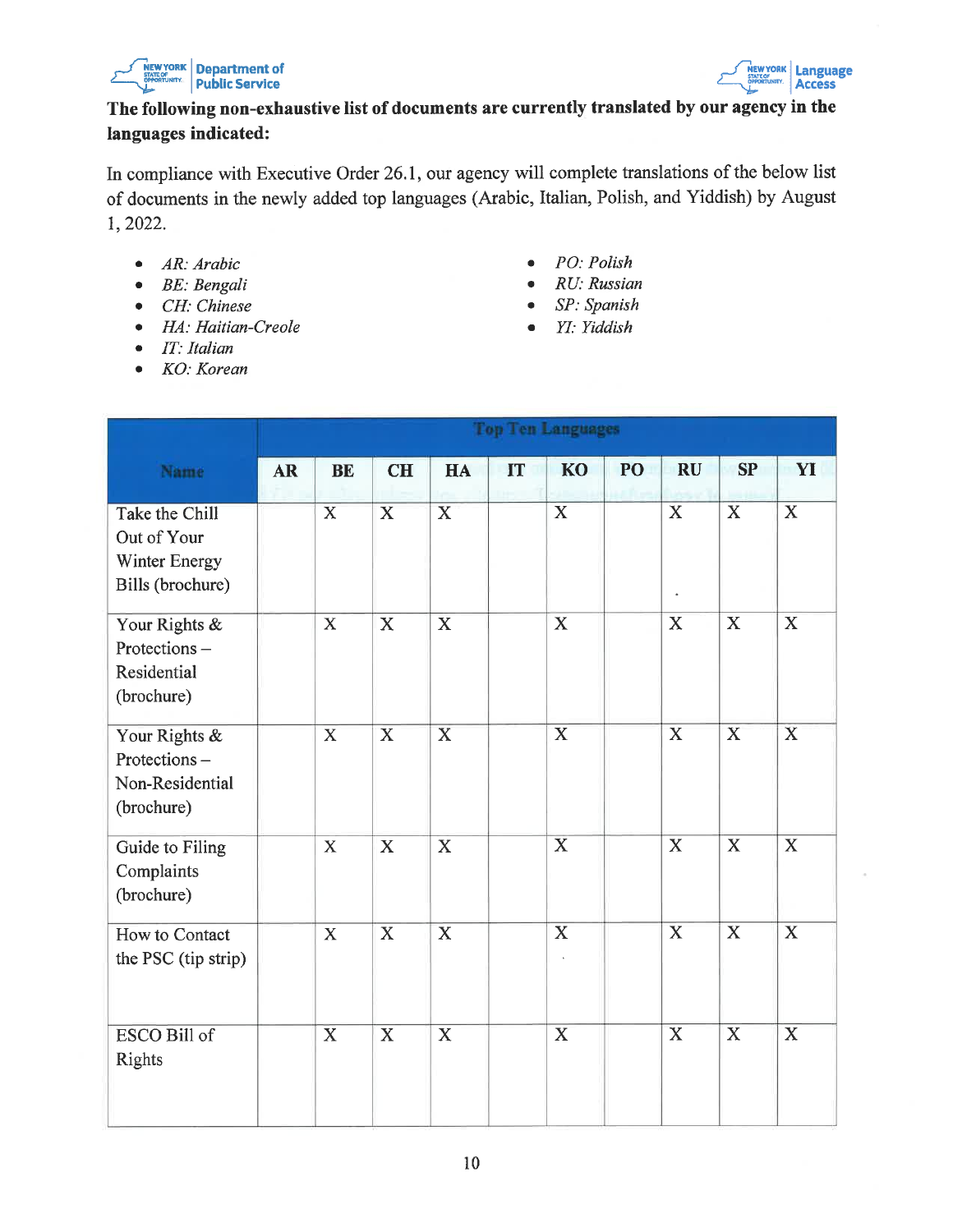| NEW YORK<br><b>Department of</b><br><b>Public Service</b> |   |             |   |                |   | <b>NEW YORK</b><br>STATE OF<br>OPPORTUNITY. | <b>Language</b><br><b>Access</b> |  |
|-----------------------------------------------------------|---|-------------|---|----------------|---|---------------------------------------------|----------------------------------|--|
| Electric and                                              | X | $\mathbf X$ | X | $\overline{X}$ | X | X                                           | X                                |  |
| Natural Gas                                               |   |             |   |                |   |                                             |                                  |  |
| Safety (brochure)                                         |   |             |   |                |   |                                             |                                  |  |
|                                                           |   |             |   |                |   |                                             |                                  |  |
|                                                           |   |             |   |                |   |                                             |                                  |  |
| Utility service                                           | X | X           | X | $\mathbf X$    | X | $\boldsymbol{X}$                            | X                                |  |
| interruption                                              |   |             |   |                |   |                                             |                                  |  |
|                                                           |   |             |   |                |   |                                             |                                  |  |

New documents identified for translation after the signing of this Plan and before the 2-year reassessment will be translated in a timely manner.

### The process for ensuring that translations are accurate and incorporate commonly used words is as follows:

The Department, through its vendor (where applicable), will ensure that proofing/editing for correctness and cultural sensitivity are a component of the translation services provided by any vendor under contract as part of the publication process. The Department will also ensure that plain language is used in materials produced before translation to ensure information is accessible to a range of literacy levels.



The person in the agency who is responsible for training staff in language access services is: Lilli Carroll, Office of Administration.

#### The staff training includes the following components:

- $\boxtimes$  The agency's legal obligations to provide language access services
- $\boxtimes$  The agency's resources for providing language access services
- $\boxtimes$  How to access and work with interpreters
- $\boxtimes$  Cultural competence and cultural sensitivity
- $\boxtimes$  How to obtain translation services
- Maintaining records of language access services provided to LEP individuals

#### The methods and frequency of training are as follows:

Mandatory annual training from the Governor's Office of Employee Relations is provided to all employees who come in contact with the public, including their managers and/or supervisors. The initial training given to all staff is supplemented with additional training and refresher courses as needed. Newly hired employees who will interact with the public are scheduled for Language Access training. In addition, job aids have been developed and distributed as needed to assist employees in meeting the needs of LEP individuals.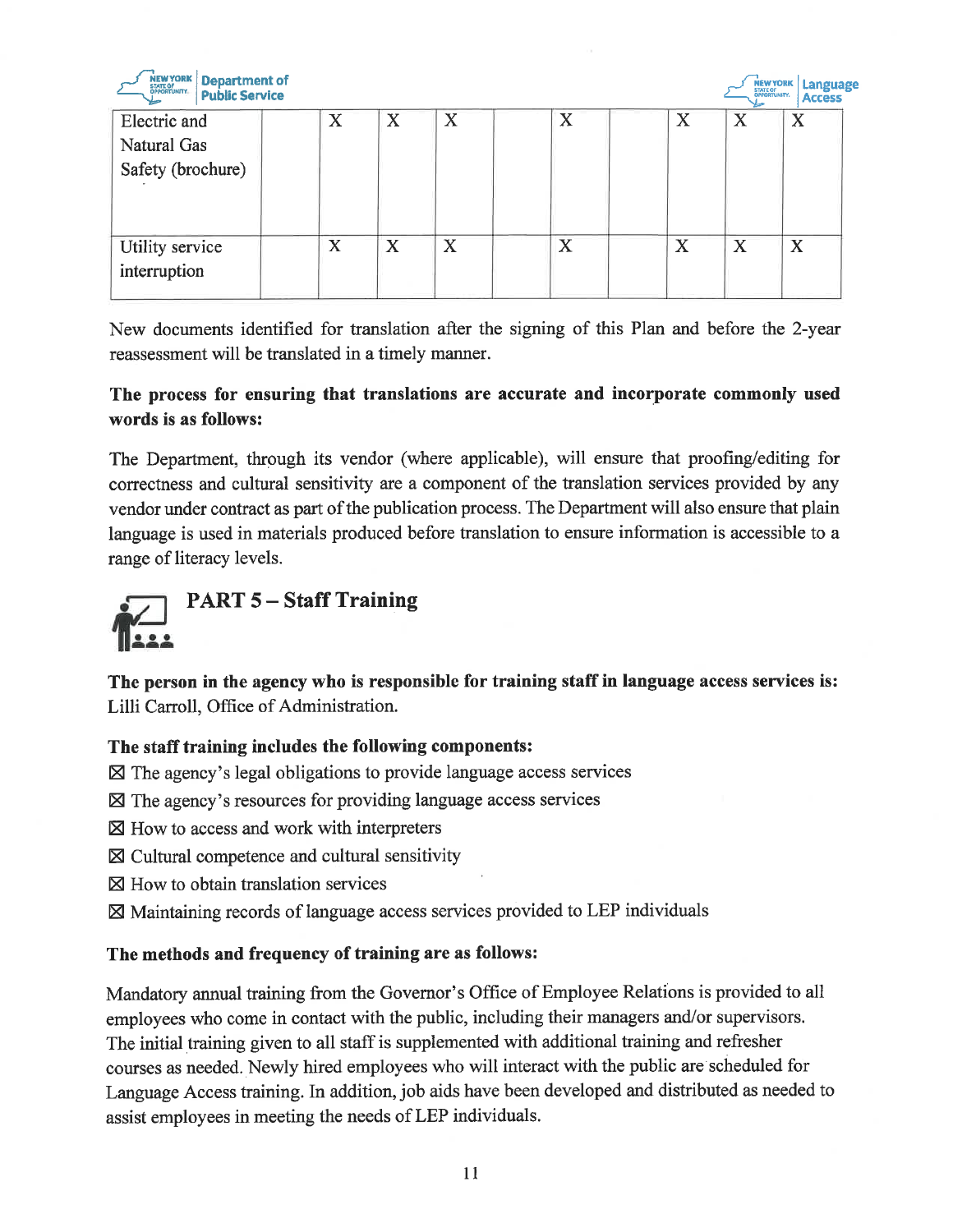





#### Our agency's Language Access Coordinator ("LAC") will monitor implementation of the Plan to make sure we are in compliance. Our protocols in this regard are as follows:

LAC reports information to the Department's appropriate offices to ensure adherence to Executive Order No. 26. 1. The LAC, in coordination with other Department staff, reviews the Language Access Plan to determine if updates are needed, ensures that the necessary signage is posted in public areas, provides guidance to staff regarding the required accommodations given to LEP individuals. In addition, the LAC reviews and submits the quarterly deficiency reports, the annual monitoring plan and ensures the Department's website contains the most updated information regarding language access.

#### **B.** Complaints

We provide information to the public in at least the top ten most commonly spoken non-English languages in the state, advising members of the public of their right to file a complaint if they feel that they have not been provided adequate language access services or have been denied access to services because of their limited English proficiency. We do not retaliate or take other adverse action because an individual has filed a language access complaint.

#### We display information on the right to file a complaint, and the procedures for filing a complaint, in the following manner:

A brochure explaining the complaint process is available to the public in all ten languages and distributed at all outreach events and posted on the DPS website. Additionally, information on the right to file a complaint is distributed to state consumer leaders and posted in DPS areas where it is easily seen by the public in the ten languages. The complaint forms are also available for download or online submission through our website.

#### We handle complaints made to the agency regarding the provision of language assistance services in the following manner:

All complaints are forwarded to the Department's Language Access Coordinator for investigation and resolution.

All complaints must also be timely forwarded to the Statewide Language Access Coordinator.